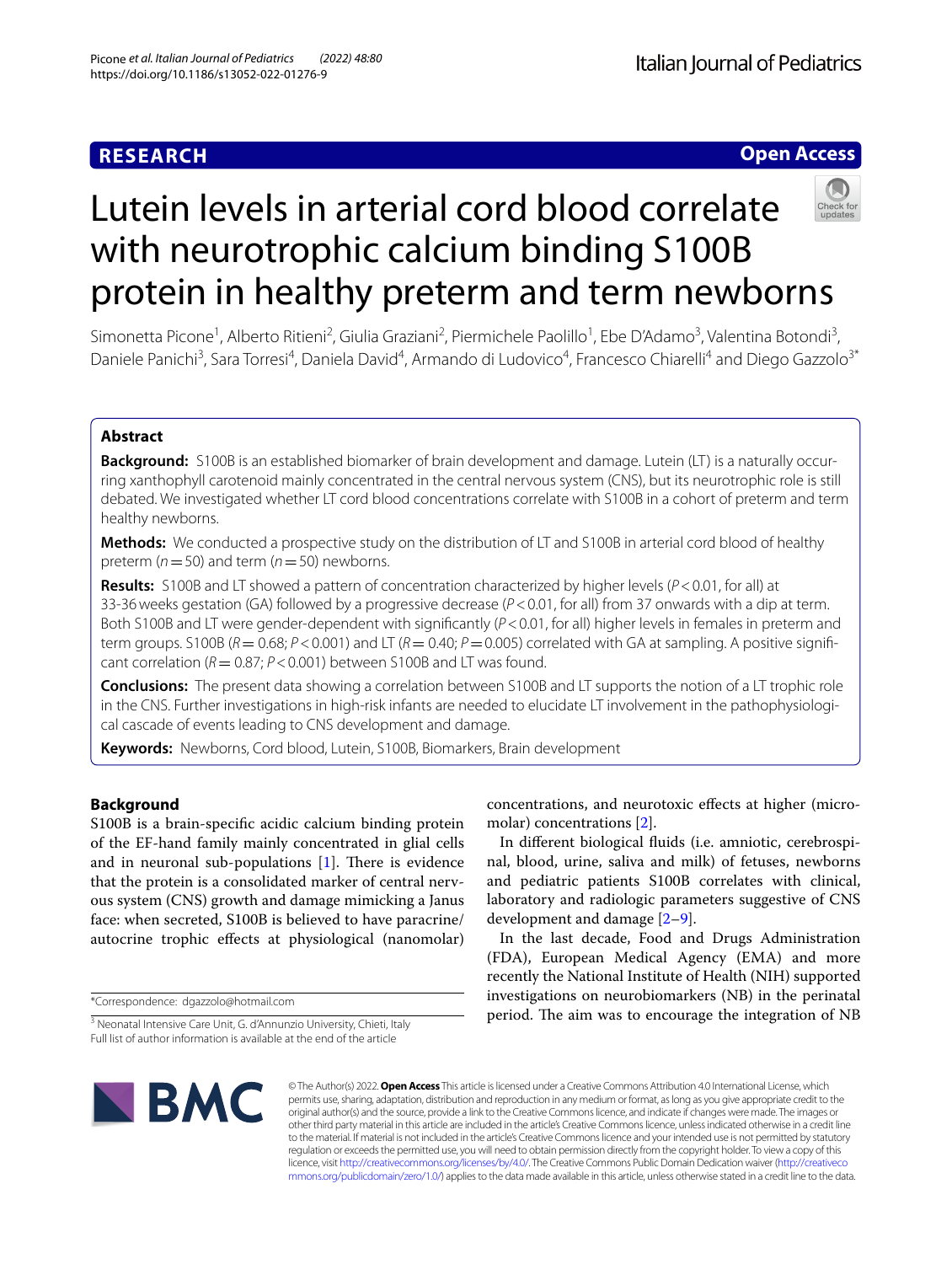in drug development and their appropriate use in clinical practice, promoting NB qualifcation programs [[10](#page-6-3)].

Among diferent new NB, to date still matter of investigation Lutein (LT) is a naturally xanthophyll carotenoid not synthesized by humans. In biological fluids and tissues LT concentration depends on daily dietary intake since it is found at high levels in fruits and vegetables (i.e. spinach and kale)  $[11–14]$  $[11–14]$ . In the perinatal period, LT has been shown to be highly concentrated in diferent biological fuids (blood and human milk) and in CNS specifc areas (i.e. neuro-retinal, frontal, occipital cortex and hippocampus) [\[15–](#page-6-6)[18\]](#page-6-7). In this regard, LT has been shown to be involved in CNS development through a not still understood mechanism [[19,](#page-6-8) [20](#page-6-9)]. LT trophic role has been suggested by its clinical and biochemical correlation: the former with gestational age (GA) and gender in healthy preterm/term newborns; the latter with a consolidated brain growth factor such as Activin A [\[20\]](#page-6-9).

Therefore, in the present study we aimed at investigating whether LT arterial cord blood levels correlated with S100B in healthy preterm and term infants, thus supporting its CNS trophic role.

# **Materials and methods**

# **Population**

The local Ethics Committees approved the study protocol and informed and signed consent was obtained from all parents of patients.

We recruited 100 women with consecutive healthy pregnancies (preterm *n*=50; term *n*=50), delivering between 33<sup>+6d</sup> and 4[1](#page-1-0)<sup>+6d</sup> weeks of GA (Fig. 1).

GA was determined by clinical data and by ultrasound scan performed in the first trimester. Appropriate growth was defined as follows: i) a biparietal diameter and abdominal circumference between  $10^{th}$ -90<sup>th</sup> centiles in agreement with Campbell and Thoms [\[21\]](#page-6-10), and ii) birth weight (BW) between 10<sup>th</sup>-90<sup>th</sup> centiles according to our population standards, after correction for the mother's height, weight, parity, and the sex of the newborn [[22\]](#page-6-11). Preterm and term newborns were classified when they were born before or after 37 GA, respectively. We include into the study only preterm and term infants showing the following perinatal outcomes: no maternal illness; no signs of fetal distress;  $pH > 7.2$  in cord or venous blood; and Apgar scores at 1-5 min > 7.

Exclusion criteria were: the presence of any maternal CNS illness, multiple pregnancies, intrauterine growth retardation, gestational hypertension, diabetes and infections, any fetal malformations, chromosomal abnormalities, perinatal asphyxia and dystocia.

Arterial cord blood samples were collected at birth to assess standard laboratory monitoring parameters, S100B and LT. All samples collected for NB measurement were centrifuged at 900g (S100B) and 2500g (LT), respectively, and stored at  $-70^{\circ}$ C.

<span id="page-1-0"></span>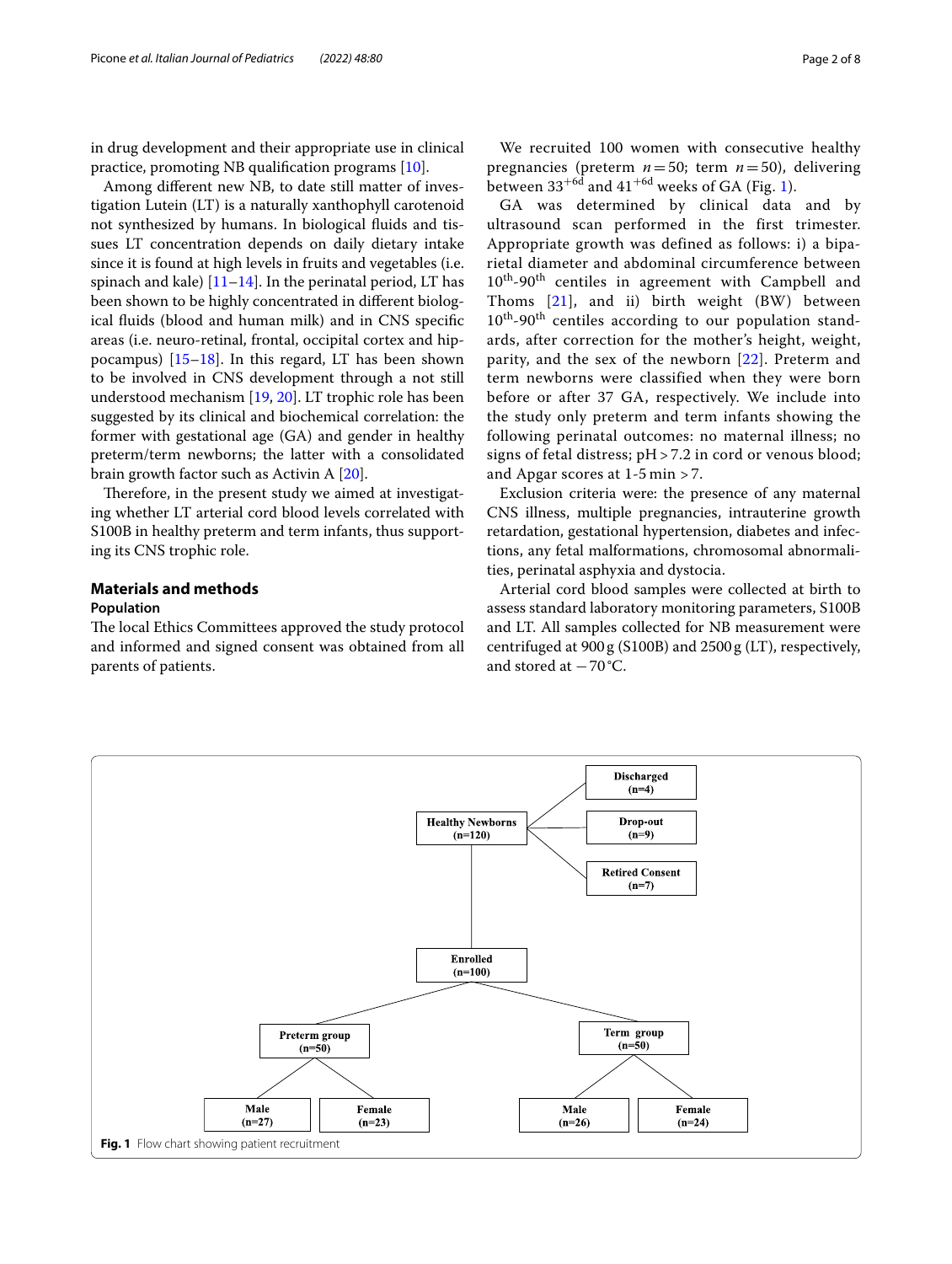# **Neurological examination**

Neurological examination was performed daily during hospital staying according to a qualitative approach by Prechtl [\[23](#page-6-12)] that assigned each infant to one of three diagnostic groups: normal, suspect or abnormal. An infant was considered abnormal when one or more of neurological syndromes such as hyper- or hypokinesia, hyper- or hypotonia, hemisyndrome, apathy and hyperexcitability syndromes were present. An infant was classifed as suspect in absence of a defned syndrome or when only isolated signs were present. Neurological examination was performed by a single examiner who was blind to NB results.

# **S100B measurement**

S100B levels were measured using an immunoluminometric assay (Liaison S100, Dietzenbach, Germany) according to the manufacturer's instructions. The detection limit of the assay was  $0.02 \mu g/L$ , the coefficient of variation was  $\leq 2.8\%$  within-assay and  $\leq 5.3\%$  interassay for concentrations ranging between 0.09 and  $18.9 \mu g/L$ .

# **Lutein measurement**

LT extraction and high-performance liquid cromatography (HPLC) analysis were performed using analytical conditions as previously reported  $[18, 20]$  $[18, 20]$  $[18, 20]$ . Briefly, an aliquot of  $500 \mu L$  of serum was treated with  $500 \mu L$  of ethanol (1% BHT) to precipitate proteic pellet. Hydroalcoholic fraction and pellet were separately extracted twice with 500μL of hexane. Hexanic fractions, containing serum carotenoids, were combined, evaporated under nitrogen and solubilized in 50μL of chloroform before HPLC analysis. Chromatographic separation of LT was performed on a LC-10AD Shimadzu HPLC system equipped with binary pump and a column compartment, coupled to a UV-diode array detector.

Separation was performed on a Develosil 5μm RP-AQUEUOUS C30, 250×4,6mm column (Phenomenex Torrance, CA, USA) using chromatographic conditions previously reported [\[18](#page-6-7)]. Quantifcation of LT was done by the external standard method using a calibration curve built with LT as reference standard. The limit of detection was 0.017nmol/mL.

The identification of LT and its metabolite was performed by liquid chromatography coupled to a tandem mass spectrometer. The chromatographic separation was performed by HPLC connected with two micropumps 200 (Perkin Elmer, Carlsbad, CA, USA), using the same column and the same chromatographic conditions described for HPLC analysis.

The API 3000 tandem mass spectrometer (API 3000, Applied Biosystem, Waltham, MA, USA) equipped with an atmospheric pressure chemical ionization source (APCI) was used for mass spectrometry analysis. The optimum settings of the mass spectrometer were: probe temperature 500 $^{\circ}$ C, the nebulizer current 4 $\mu$ A, declustering potential 45V and focusing potential 300V.

# **Cerebral ultrasound**

CUS was performed during the frst 72h of life or at discharge from hospital in all the study population. Recordings were performed by real-time ultrasound machine (Acuson 128SP5 Mountain View CA, USA) at the predetermined monitoring time-points. A single examiner who did not know the results of the cord blood test and clinical data reviewed images. Cerebral haemorrhage was classifed according to Papile et al. criteria [[24\]](#page-6-13).

### **Monitoring parameters**

In all recruited infants pulsed arterial oxygen saturation  $(SaO<sub>2</sub>)$  and the main laboratory parameters such as red blood cell count (RBC); hemoglobin blood concentrations (Hb); hematocrit rate (Ht); venous blood pH; partial venous carbon dioxide pressure  $(pCO<sub>2</sub>)$ ; partial venous oxygen pressure (pO<sub>2</sub>); base excess (BE); blood ions were recorded at the admission into the study.

## **Statistical analysis**

For sample size calculation, we used changes in S100B arterial cord blood concentrations in healthy preterm and term infants at birth as the main parameter [\[25](#page-6-14)]. We assumed a decrease of 0.5 standard deviation (SD) in S100B to be clinically significant. Considering an  $\alpha$  = 0.05 and using a two-sided test, we estimated a power of 0.95, recruiting 45 preterm and 45 term infants. We added  $n=5$  infants per group to allow for dropouts, cross-over and consent retirement (Fig. [1](#page-1-0)).

Clinical data is reported as mean and SD. Biochemical data is reported as median and interquartile centiles. The results of fetal and neonatal monitoring parameters were compared between groups by the two-sided Mann– Whitney U test and by Kruskal–Wallis one-way ANOVA followed by the Dunn post-hoc test when the data did not follow a Gaussian distribution. Comparisons between proportions were performed with the Fisher exact test. Linear regression analysis was performed for correlations between S100B, LT and GA, respectively. Statistical analysis was performed using Sigma Stat 3.5 (GmBH, Germany). A value of *P*<0.05 was considered signifcant.

# **Results**

Table [1](#page-3-0) shows maternal and perinatal characteristics in the term and preterm newborns at admission into the study. In particular, maternal age, delivery mode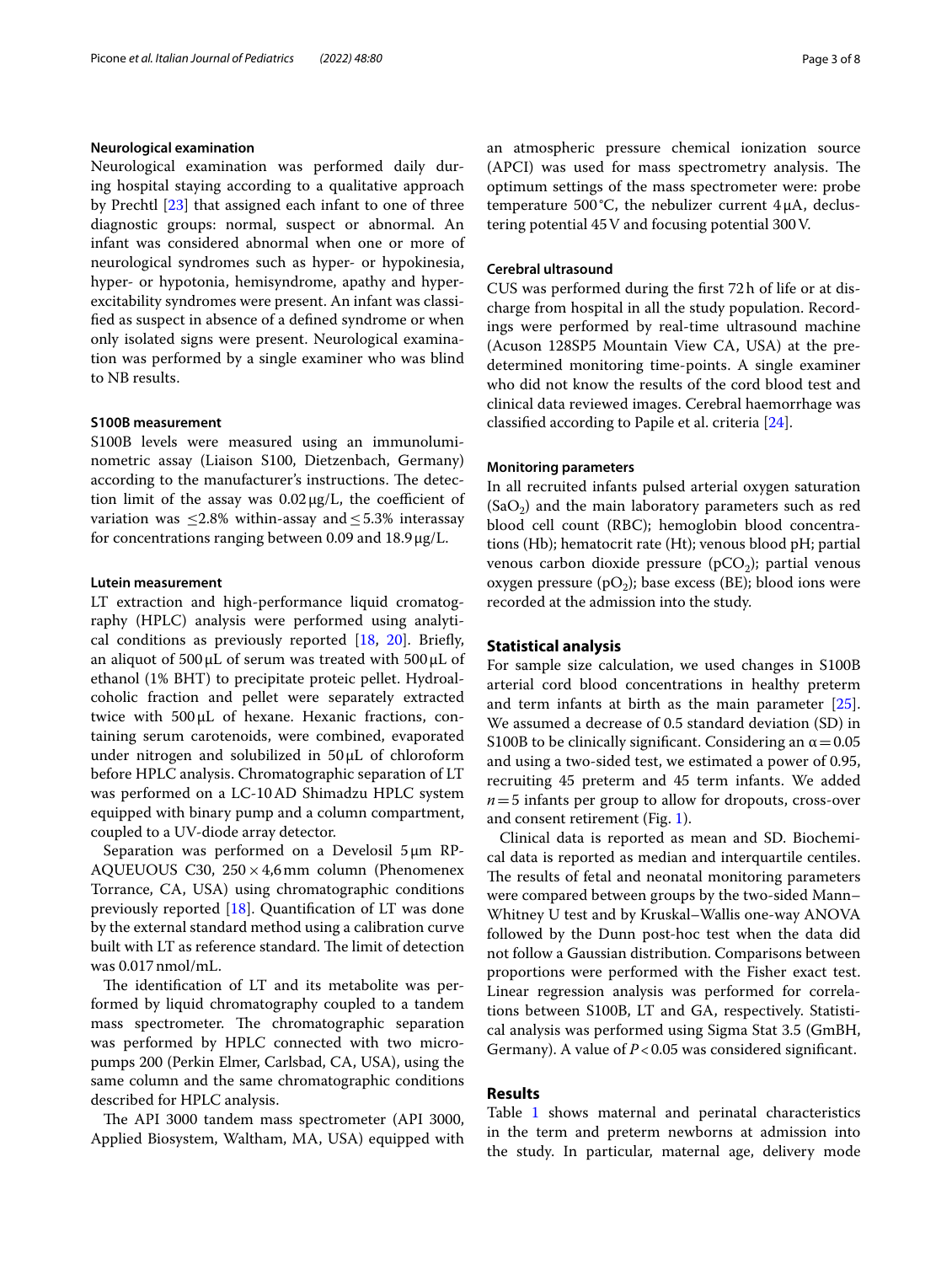<span id="page-3-0"></span>**Table 1** Perinatal characteristics in preterm and term newborns

| <b>Parameters</b>                       | Preterm ( $n = 50$ ) | Term $(n=50)$   |
|-----------------------------------------|----------------------|-----------------|
| Maternal Age (y)                        | 31(3)                | 32(2)           |
| Mode of delivery, n (%)                 |                      |                 |
| Caesarean                               | 10(20)               | 5(10)           |
| Vaginal                                 | 40 (80)              | 45 (90)         |
| Gender (male/female)                    | 27/23                | 26/24           |
| BW(q)                                   | 2615 (377)           | 3390 (312)*     |
| GA (wks)                                | 35(1)                | 40 $(2)^{*}$    |
| Apgar score $> 7$ n (%)                 |                      |                 |
| At 1 min                                | 50 (100)             | 50 (100)        |
| At 5 min                                | 50 (100)             | 50 (100)        |
| SaO <sub>2</sub> (%)                    | $95 + 3$             | $96 \pm 2$      |
| Laboratory parameters                   |                      |                 |
| RBC (10 <sup>6</sup> /mm <sup>3</sup> ) | $3.87 \pm 0.2$       | $3.95 \pm 0.03$ |
| $Hb$ (g/dL)                             | $13.3 \pm 0.02$      | $13.5 \pm 0.01$ |
| Ht(%)                                   | $40.1 \pm 0.04$      | $40.5 \pm 0.02$ |
| Venous blood pH                         | $7.32 \pm 0.01$      | $7.35 \pm 0.06$ |
| $pCO2$ (mmHg)                           | $42.6 \pm 1.5$       | $41.3 \pm 1.5$  |
| $pO2$ (mmHg)                            | $43.1 \pm 1.8$       | $45.2 \pm 0.7$  |
| Base excess                             | $-0.4 \pm 0.1$       | $-0.3 \pm 0.9$  |
| $Na+$ (mmol/L)                          | $137 + 0.3$          | $139 + 0.4$     |
| $K^+$ (mmol/L)                          | $4.0 \pm 0.1$        | $4.2 \pm 0.1$   |
| $Ca^{++}$ (mmol/L)                      | $1.15 \pm 0.02$      | $1.13 \pm 0.01$ |
| Prechtl score (normal/total)            |                      |                 |
| Normal                                  | 50(50)               | 50 (50)         |
| Suspect                                 | 0(50)                | 0(50)           |
| Abnormal                                | 0(50)                | 0(50)           |
| Cerebral ultrasound (normal/total)      | 50 (50)              | 50 (50)         |

Data are given as mean  $+(SD)$ 

*Abbreviations: GA gestational age, BW Birth-weight, SaO<sub>2</sub> arterial oxygen* saturation, *RBC* Red blood cell count, *Hb* Hemoglobin, *Ht* Hematocrit rate; $\langle pCO_2$ partial venous carbon dioxide pressure,  $pO<sub>2</sub>$  partial venous oxygen pressure  $*$   $P < 0.05$ 

and gender were comparable between the two groups  $(P > 0.05$ , for all).

As expected, signifcant diferences (*P*<0.001, for both) were observed between preterm and term newborns regarding GA and BW. No signifcant diferences (*P*>0.05, for all) were detectable between studied groups regarding Apgar scores at 1st and 5th minutes,  $SaO<sub>2</sub>$  and the main laboratory parameters (RBC, Hb, Ht, venous blood pH;  $pCO_2$ ,  $pO_2$ , BE and blood ions).

Neurological examination and cerebral ultrasound patterns did not difer between groups. Moreover, at discharge from hospital, no overt neurological syndrome was detectable in all infants admitted to the study.

# **S100B protein measurements**

S100B arterial blood levels were detectable in all the samples collected. S100B pattern of concentration was

characterized by higher levels in the early GA (*P*<0.01, for all) with a peak at 33-36 GA (S100B median:  $1.51 \mu$ g/ mL;  $25^{th} - 75^{th}$  centile: 1.12-1.90  $\mu$ g/mL) and by a progressive decrease, with a dip at 41 GA (S100B median:  $0.60 \,\mu$ g/mL;  $25^{\text{th}} - 75^{\text{th}}$  centile:  $0.33 - 0.75 \,\mu$ g/mL). Moreover, S100B has been found to be GA dependent (*R*=−0.68; *P* <0.001).

When S100B levels were corrected for gender, we found higher  $(P<0.01$ , for all) protein levels in females than males both in preterm and term infants (Fig. [2](#page-4-0), panel A).

# **Lutein measurements**

LT arterial blood levels were detectable in all the samples collected. LT showed a pattern of concentration characterized by higher levels in the early GA (*P*<0.01, for all) with a peak at 33-36 GA (LT median: 82.06pmol/mL;  $25<sup>th</sup> - 75<sup>th</sup>$  centile: 57.45–133.50 pmol/mL), followed by a progressive decrease from 37 GA onwards, with the lower dip at 42 GA (LT median: 57.60 pmol/mL;  $25<sup>th</sup> - 75<sup>th</sup>$ centile: 42.50–65.07 pmol/mL). Moreover, LT has been found to be GA dependent  $(R=-0.40; P=0.005)$ . When LT levels were corrected for gender, we found higher (*P*<0.01, for all) LT levels in females than males both in preterm and term infants (Fig. [2](#page-4-0), panel B).

# **S100B and lutein correlation**

In Table [2](#page-4-1) S100B and LT correlations are reported. There were significant positive correlations ( $P < 0.05$ , for all) between S100B and LT when considered total populations and when sub-groups for GA and gender.

# **Discussion**

In the last decade there has been an emerging request of new diagnostic tools to include in daily clinical practice for early detection of cases at risk for perinatal brain injury [[2–](#page-6-1)[4\]](#page-6-15). On this light, FDA, EMA and more recently NIH approved the inclusion of NB such as S100B, Ubiquitin carboxyl-terminal hydrolase L1a and glial fbrillary acidic protein (G-FAP) in clinical protocols of adult and pediatric diseases such as traumatic brain injury [\[26](#page-6-16)].

In the perinatal period, there is growing evidence that the pathophysiological cascade of events involved in CNS development and damage are still not fully elucidated and are subjects of investigation. More recently, it has been shown that among a series of NB, S100B appears the only one fulflling the majority of the criteria requested by FDA, EMA and NIH statements [\[10](#page-6-3), [19,](#page-6-8) [27\]](#page-6-17).

In the present study, we provide evidence that, in preterm and term healthy infants, arterial cord blood LT levels correlated with a consolidated NB of CNS development/damage namely S100B protein. Furthermore LT, as S100B, were GA- and gender-dependent with higher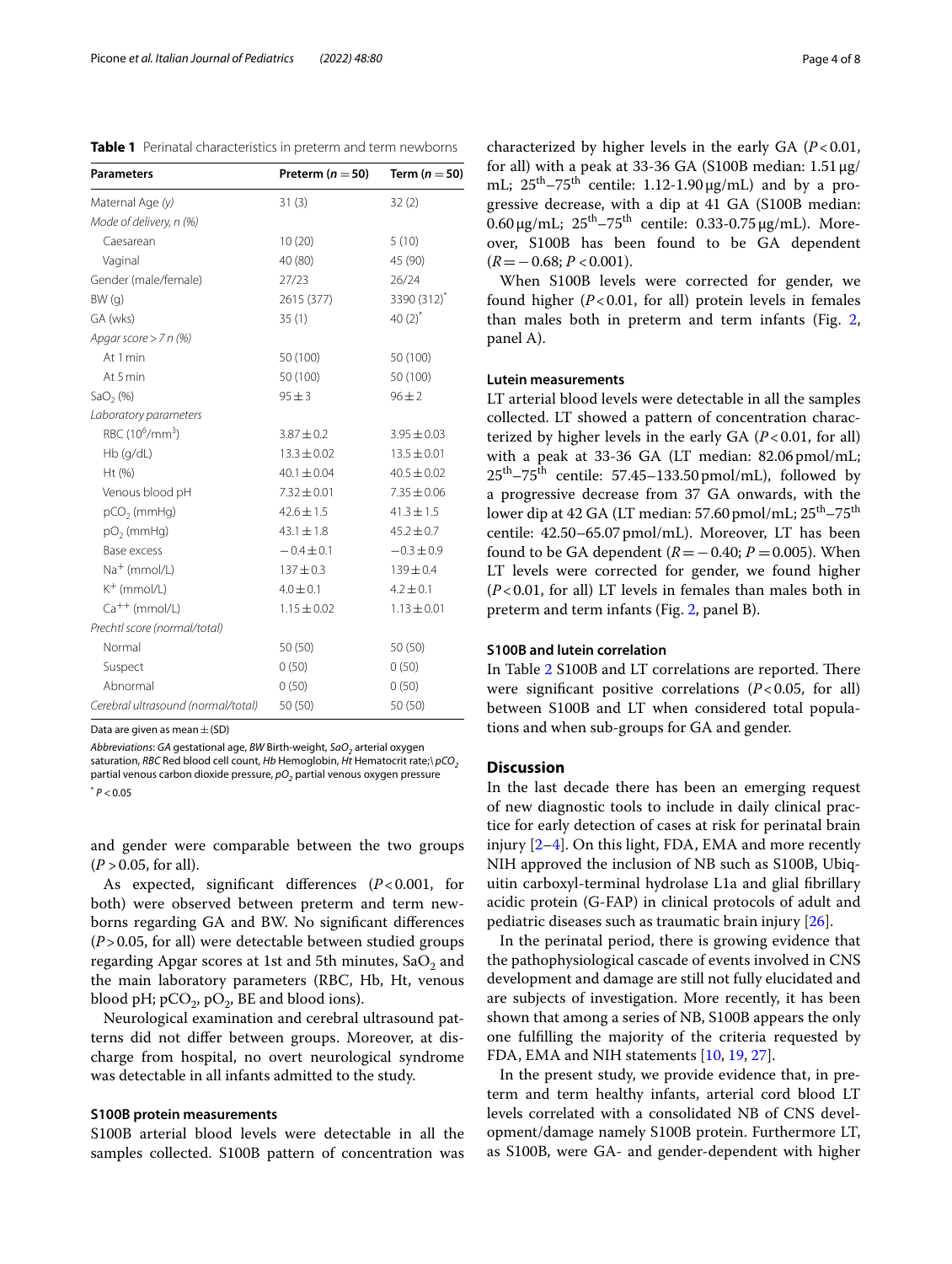

<span id="page-4-1"></span><span id="page-4-0"></span>**Table 2** Correlation between S100B protein and Lutein arterial cord blood levels (LT) at diferent gestational ages and after correction for gender

| Parameter                                 | R    |                 |
|-------------------------------------------|------|-----------------|
| S100B total vs IT total                   | 0.65 | < 0.001         |
| S100B term vs LT term                     | 0.87 | < 0.001         |
| S100B term male vs LT term male           | 0.84 | < 0.001         |
| S100B term female vs IT term female       | 0.65 | < 0.001         |
| S100B preterm vs LT preterm               | 0.77 | < 0.001         |
| S100B preterm male vs LT preterm male     | 0.80 | < 0.001         |
| S100B preterm female vs LT preterm female | 042  | 0 <sub>04</sub> |

LT and S100B levels detectable in the early weeks of the third trimester of gestation (i.e. 33-36 wks) and lower in the near term.

The fact that both LT and S100B were GA and genderdependent agrees with previous observations [\[5](#page-6-18)[–9,](#page-6-2) [18](#page-6-7), [20\]](#page-6-9). S100B trophic role is not surprising since the protein has been recently shown to fulfll all FDA, EMA, and NIH criteria. Nonetheless, LT trophic role is far to be fully elucidated. Results showed that LT was higher in the late preterm period (i.e.  $33^{+6d}$ -36<sup>+6d</sup> wks) mimicking S100B pattern. The finding deserves further consideration bearing in mind that at this time period the brain volume, weight and structure are at their highest growing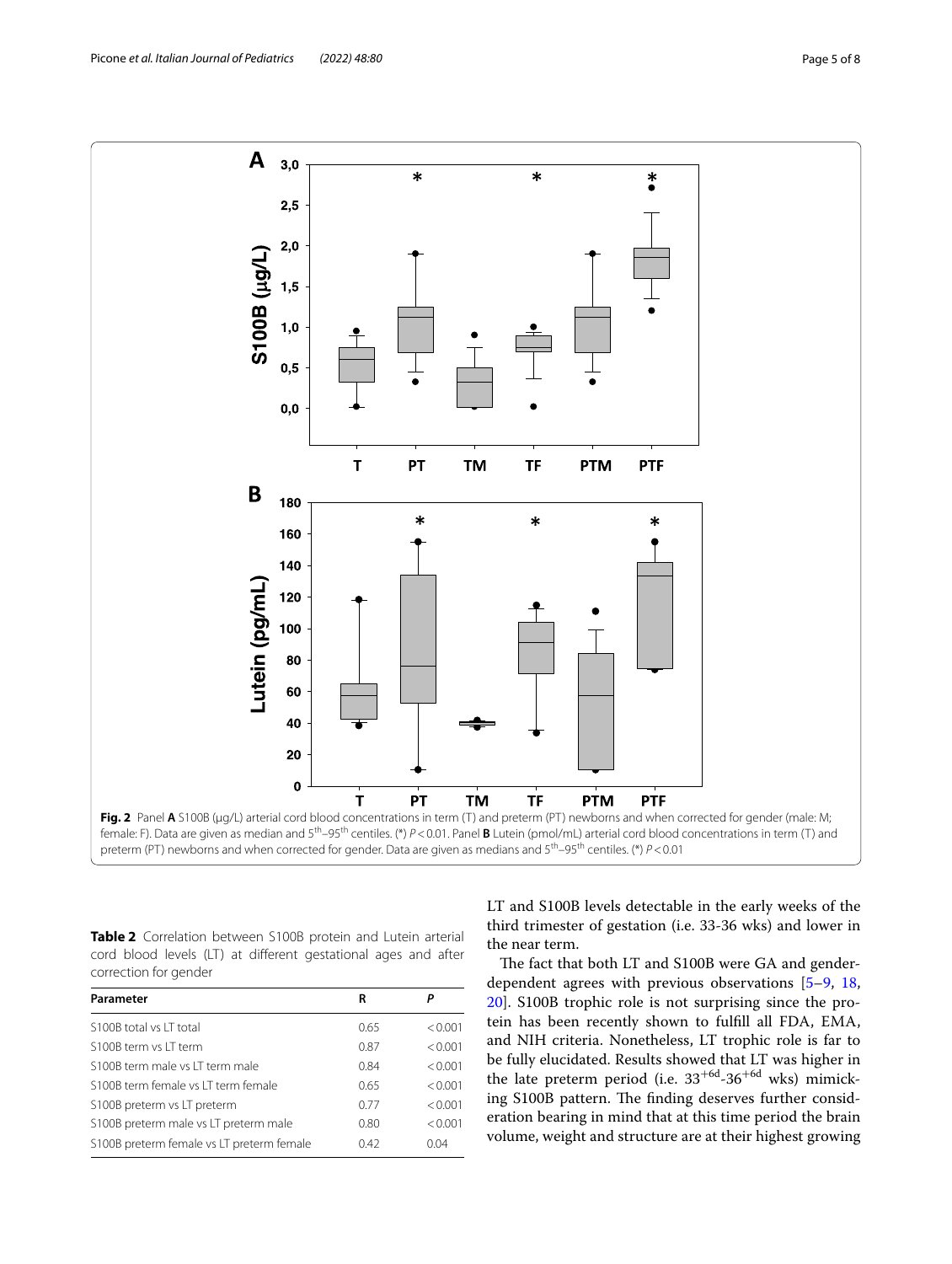level [[28](#page-6-19)[–31](#page-6-20)]. In particular: i) magnetic resonance imaging (MRI) patterns were suggestive of the timing and duration of diferent myelinisation processes at the stage under investigation  $[30]$  $[30]$  $[30]$ , ii) the assessment in biological fuids of NB such as S100B, activin A, G-FAP were in agreement with MRI patterns and with the biochemical, morphological and electrophysiological maturation of the CNS [[2–](#page-6-1)[4,](#page-6-15) [19](#page-6-8), [28,](#page-6-19) [31\]](#page-6-20), and iii) near infrared spectroscopy patterns in the late preterm period, in healthy infants, showed an improved oxygenation status and increased tissue function suggestive of CNS development [[32](#page-6-22)[–34](#page-6-23)]. On the basis of the present fndings, it is reasonable to support a LT CNS trophic role. The explanation may reside in LT site of concentration, metabolic and signal transmission actions. In particular LT: i) is mainly located in CNS areas crucial for learning and memory [[16,](#page-6-24) [17](#page-6-25)], ii) correlates with, metabolites (i.e. 1-octadecanol, phosphate, NADH) involved in energy pathways leading to the peak of myelinisation during CNS development [\[17](#page-6-25), [35,](#page-7-0) [36](#page-7-1)], iii) correlates with fatty acids and lysophospholipids involved in cortical development and folding, oligodendrocyte maturation and intracellular and cell-cell signalling  $[36–38]$  $[36–38]$ , and iv) correlates with neurotransmitters (i.e. γ-aminobutyric acid, aspartate) involved in the main CNS developmental cascade of events (i.e. modulation of neuronal proliferation and maturation, neurite outgrowth, synapse formation, neurotransmission) [\[17](#page-6-25), [39–](#page-7-3)[43](#page-7-4)]. On the other hand, S100B: i) is mainly concentrated in the CNS where is located in glial and neuronal cells  $[2-4]$  $[2-4]$ , ii) interacts with dopamine D2 receptor that belongs to the G protein-coupled receptor family with seven transmembrane domains and is widely distributed in neurons of the CNS [\[44](#page-7-5)], iii) extracellularly, it binds to receptor for advanced glycation end products, which activates several intracellular signalling pathways such as regulations of phosphorylation mediated by protein kinases, modulation of enzymatic activity, maintenance of cell shape and motility, infuence of some signal transduction pathways, and promotion of calcium homeostasis [[45,](#page-7-6) [46\]](#page-7-7), and iv) depending on the concentration secreted, it exerts either trophic or toxic efects. At lower concentrations (nanomolar), S100B is thought to stimulate neuronal growth and enhancement of neuronal survival during development, while at higher concentrations (micromolar), S100B may have deleterious efects by increasing expression of the pro-infammatory cytokine IL-6 and inducing apoptotic neuronal death [\[2–](#page-6-1)[4\]](#page-6-15). On the basis of the present fndings, it is reasonable to argue that LT and S100B are involved in a cascade of events modulating CNS development and neuroprotection.

Lastly, in the present series we also showed that LT and S100B are gender dependent. The finding deserves further consideration bearing in mind the diferent fetal/

neonatal: i) pattern of CNS development in the two sexes, ii) growth, metabolic, hormonal developmental steps of maturation and, iii) biochemical and NB patterns of concentration at the stage under investigation  $[2-4, 6-8]$  $[2-4, 6-8]$  $[2-4, 6-8]$  $[2-4, 6-8]$  $[2-4, 6-8]$ .

Finally, we recognize that the present study has several limitations, such as: i) the small population recruited, ii) the need of an empowerment in LT measurement technique in terms of reproducibility, and iii) longitudinal NB monitoring. Further investigations aimed at addressing the aforementioned issues are eagerly awaited.

#### **Conclusions**

In conclusion, the present results showing a correlation between LT and S100B support the notion of a potential LT neurotrophic role and open the way to further investigations aimed at promoting LT in a panel of trustable biomarkers of CNS development/damage.

#### **Abbreviations**

CNS: Central nervous System; FDA: Food and Drug Administration; EMA: European Medicine Agency; NIH: National Institute of Health; NB: Neurobiomarkers; LT: Lutein; GA: Gestational age; BW: Birth Weight; HPLC: High Performance liquid Cromatography; APCI: Atmospheric Pressure Chemical Ionization; CUS: Cerebral Ultrasound; SaO<sub>2</sub>: Pulsed Arterial Oxygen Saturation; RBC: Red Blood Cell Count; Hb: Hemoglobin Blood Concentration; Ht: Hematocrit Rate; pCO<sub>2</sub>: Partial Venous Carbon Dioxide Pressure; pO<sub>2</sub>: Partial Venous Oxygen Pressure; BE: Base Excess; SD: Standard Deviation; G-FAP: Glial fbrillary acidic protein; MRI: Magnetic Resonance Imaging.

#### **Acknowledgements**

This work is part of the I.O. PhD International Program under the auspices of the Italian Society of Neonatology and was partially supported by grants to DG from "I Colori della Vita Foundation" and "Associazione Gruppo l'Insieme", Italy. We thank Diasorin, Saluggia, Italy, for supporting analysis kits.

#### **Informed consent statement**

Informed consent was obtained from all subjects involved in the study.

#### **Authors' contributions**

SP, AR, GG, PP, ED'A, VB, DP, ST, DD, ADL and FC contributed to the conceptualization, investigation and writing of the original draft. DG contributed to the project administration, conceptualization, investigation, supervision and writing – review and editing. All authors read and approved the fnal manuscript.

#### **Funding**

This work is part of the I.O. PhD International Program under the auspices of the Italian Society of Neonatology and was partially supported by grants to DG from "I Colori della Vita Foundation", Italy. We thank Diasorin, Saluggia, Italy, for supporting analysis kits.

#### **Availability of data and materials**

The deidentifed individual participant data will not be made available.

#### **Declarations**

#### **Ethics approval and consent to participate**

The study was conducted according to the guidelines of the Declaration of Helsinki, and approved by the Ethics Committee of ASO SS Antonio, Biagio and C. Arrigo, Alessandria, Italy (CoMBINeASO.Neonat17.01).

#### **Consent for publication**

Not applicable.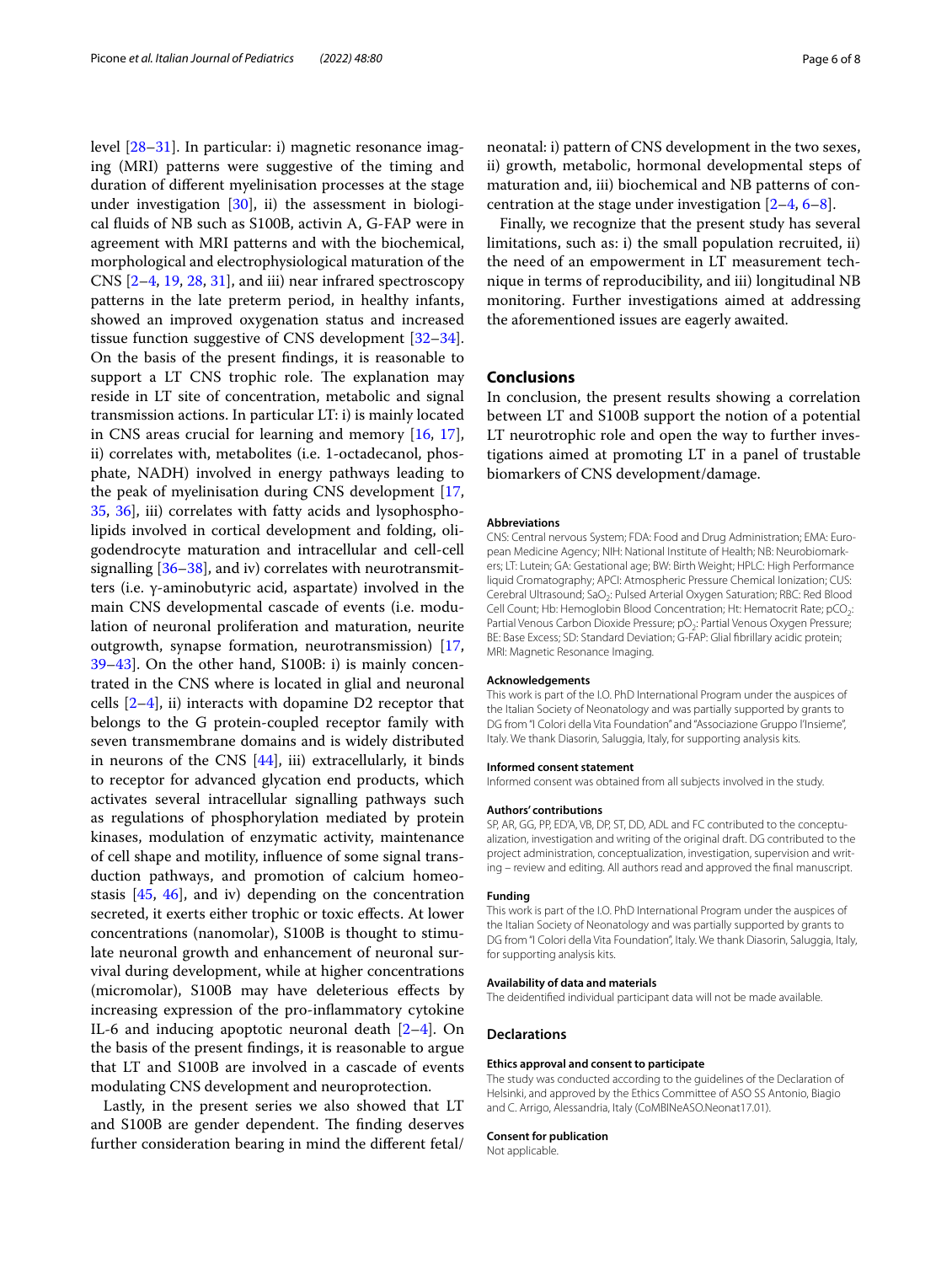#### **Competing interests**

The authors declare that they have no competing interests.

#### **Author details**

<sup>1</sup> Neonatology and Neonatal Intensive Care Unit, Policlinico Casilino General Hospital, Rome, Italy. <sup>2</sup> Department of Pharmacy, Federico II Naples University, Naples, Italy. <sup>3</sup> Neonatal Intensive Care Unit, G. d'Annunzio University, Chieti, Italy. 4 Department of Pediatrics, University of Chieti, Chieti, Italy.

Received: 18 January 2022 Accepted: 5 May 2022 Published online: 28 May 2022

#### **References**

- <span id="page-6-0"></span>1. Heizmann CW. Ca<sup>2+−</sup>binding S100 proteins in the central nervous system. Neurochem Res. 1999;24:1097–100. [https://doi.org/10.1023/a:10207](https://doi.org/10.1023/a:1020700117665) [00117665.](https://doi.org/10.1023/a:1020700117665)
- <span id="page-6-1"></span>2. Abella R, Varrica A, Satriano A, Tettamanti G, Pelissero G, Gavilanes ADW, et al. Biochemical markers for brain injury monitoring in children with or without congenital heart diseases. CNS Neurol Disord Drug Targets. 2015;14:12–23. [https://doi.org/10.2174/1871527314666150116114648.](https://doi.org/10.2174/1871527314666150116114648)
- 3. Michetti F, Gazzolo D. S100B testing in pregnancy. Clin Chim Acta. 2003;335(1-2):1–7. [https://doi.org/10.1016/s0009-8981\(03\)00243-2](https://doi.org/10.1016/s0009-8981(03)00243-2).
- <span id="page-6-15"></span>4. Satriano A, Pluchinotta F, Gazzolo F, Serpero L, Gazzolo D. The potentials and limitations of neuro-biomarkers as predictors of outcome in neonates with birth asphyxia. Early Hum Dev. 2017;105:63–7. [https://doi.org/](https://doi.org/10.1016/j.earlhumdev.2016.12.005) [10.1016/j.earlhumdev.2016.12.005](https://doi.org/10.1016/j.earlhumdev.2016.12.005).
- <span id="page-6-18"></span>5. Gazzolo D, Bruschettini M, Corvino V, Oliva R, Sarli R, Lituania M, et al. S100B protein concentrations in amniotic fuid correlate with gestational age and with cerebral ultrasound scanning results in healthy fetuses. Clin Chem. 2001;47:954–6.
- <span id="page-6-26"></span>6. Gazzolo D, Vinesi P, Marinoni E, Di lorio R, Marras M, Lituania M, et al. S100B protein concentrations in cord blood: correlations with gestational age in term and preterm deliveries. Clin Chem. 2000;46:998–1000.
- 7. Gazzolo D, Bruschettini M, Lituania M, Serra G, Gandullia E, Michetti F. S100B protein concentrations in urine are correlated with gestational age in healthy preterm and term newborns. Clin Chem. 2001;47:1132–3.
- <span id="page-6-27"></span>8. Gazzolo D, Lituania M, Bruschettini M, Ciotti S, Sacchi R, Serra G, et al. S100B protein levels in saliva: correlation with gestational age in normal term and preterm newborns. Clin Biochem. 2005;38:229–33. [https://doi.](https://doi.org/10.1016/j.clinbiochem.2004.12.006) [org/10.1016/j.clinbiochem.2004.12.006](https://doi.org/10.1016/j.clinbiochem.2004.12.006).
- <span id="page-6-2"></span>9. Gazzolo D, Monego G, Corvino V, Bruschettini M, Bruschettini P, Zelano G, et al. Human milk contains S100B protein. Biochim Biophys Acta. 2003;1619:209–12. [https://doi.org/10.1016/s0304-4165\(02\)00499-3](https://doi.org/10.1016/s0304-4165(02)00499-3).
- <span id="page-6-3"></span>10. Serpero LD, Bellissima V, Colivicchi M, Sabatini M, Frigiola A, Ricotti A, et al. Next generation biomarkers for brain injury. J Matern Fetal Neonatal Med. 2013;26(Suppl):44–9. [https://doi.org/10.3109/14767058.2013.829688.](https://doi.org/10.3109/14767058.2013.829688)
- <span id="page-6-4"></span>11. Dwyer JH, Navab M, Dwyer KM, Hassan K, Sun P, Shircore A, et al. Oxygenated carotenoid lutein and progression of early atherosclerosis: the Los Angeles atherosclerosis study. Circulation. 2001;103:2922–7. [https://doi.](https://doi.org/10.1161/01.cir.103.24.2922) [org/10.1161/01.cir.103.24.2922.](https://doi.org/10.1161/01.cir.103.24.2922)
- 12. González S, Astner S, An W, Goukassian D, Pathak MA. Dietary lutein/zeaxanthin decreases ultraviolet B-induced epidermal hyperproliferation and acute infammation in hairless mice. J Invest Dermatol. 2003;121:399–405. [https://doi.org/10.1046/j.1523-1747.2003.12355.x.](https://doi.org/10.1046/j.1523-1747.2003.12355.x)
- 13. Schweigert FJ, Bathe K, Chen F, Büscher U, Dudenhausen JW. Efect of the stage of lactation in humans on carotenoid levels in milk, blood plasma and plasma lipoprotein fractions. Eur J Nutr. 2004;43:39–44. [https://doi.](https://doi.org/10.1007/s00394-004-0439-5) [org/10.1007/s00394-004-0439-5.](https://doi.org/10.1007/s00394-004-0439-5)
- <span id="page-6-5"></span>14. Gossage CP, Deyhim M, Yamini S, Douglass LW, Moser-Veillon PB. Carotenoid composition of human milk during the frst month postpartum and the response to beta-carotene supplementation. Am J Clin Nutr. 2002;76(1):193–7. [https://doi.org/10.1093/ajcn/76.1.193.](https://doi.org/10.1093/ajcn/76.1.193)
- <span id="page-6-6"></span>15. Rubin LP, Chan GM, Barrett-Reis BM, Fulton AB, Hansen RM, Ashmeade TL, et al. Efect of carotenoid supplementation on plasma carotenoids, infammation and visual development in preterm infants. J Perinatol. 2012;32:418–24.<https://doi.org/10.1038/jp.2011.87>.
- <span id="page-6-24"></span>16. Vishwanathan R, Kuchan MJ, Sen S, Johnson EJ. Lutein and preterm infants with decreased concentrations of brain carotenoids. J Pediatr

Gastroenterol Nutr. 2014;59:659–65. [https://doi.org/10.1097/MPG.00000](https://doi.org/10.1097/MPG.0000000000000389) 0000000389

- <span id="page-6-25"></span>17. Lieblein-Boff JC, Johnson EJ, Kennedy AD, Lai CS, Kuchan MJ. Exploratory Metabolomic analyses reveal compounds correlated with lutein concentration in frontal cortex, Hippocampus, and occipital cortex of human infant brain. PLoS One. 2015;10:e0136904. [https://doi.org/10.1371/journ](https://doi.org/10.1371/journal.pone.0136904) [al.pone.0136904.](https://doi.org/10.1371/journal.pone.0136904)
- <span id="page-6-7"></span>18. Picone S, Ritieni A, Fabiano A, Troise AD, Graziani G, Paolillo P, et al. Arterial cord blood lutein levels in preterm and term healthy newborns are sex and gestational age dependent. Clin Biochem. 2012;45:1558–63. [https://](https://doi.org/10.1016/j.clinbiochem.2012.07.109) [doi.org/10.1016/j.clinbiochem.2012.07.109](https://doi.org/10.1016/j.clinbiochem.2012.07.109).
- <span id="page-6-8"></span>19. Gasparroni G, Graziosi A, Bersani I, Caulo M, Moataza B, Aboulgar A, et al. S100B protein, cerebral ultrasound and magnetic resonance imaging patterns in brain injured preterm infants. Clin Chem Lab Med. 2021;59:1527– 34. <https://doi.org/10.1515/cclm-2021-0278>.
- <span id="page-6-9"></span>20. Picone S, Ritieni A, Fabiano A, Graziani G, Paolillo P, Livolti G, et al. Lutein levels in arterial cord blood correlate with neuroprotein activin a in healthy preterm and term newborns: a trophic role for lutein? Clin Biochem. 2018;52:80–4. [https://doi.org/10.1016/j.clinbiochem.2017.11.017.](https://doi.org/10.1016/j.clinbiochem.2017.11.017)
- <span id="page-6-10"></span>21. Campbell S, Thoms A. Ultrasound measurement of the fetal head to abdomen circumference ratio in the assessment of growth retardation. Br J Obstet Gynaecol. 1977;84:165–74. [https://doi.org/10.1111/j.1471-0528.](https://doi.org/10.1111/j.1471-0528.1977.tb12550.x) [1977.tb12550.x.](https://doi.org/10.1111/j.1471-0528.1977.tb12550.x)
- <span id="page-6-11"></span>22. Villar J, Cheikh Ismail L, Victora CG, Ohuma EO, Bertino E, Altman DG, et al. International standards for newborn weight, length, and head circumference by gestational age and sex: the newborn cross-sectional study of the INTERGROWTH-21st project. Lancet. 2014;384:857–68. [https://doi.](https://doi.org/10.1016/S0140-6736(14)60932-6) [org/10.1016/S0140-6736\(14\)60932-6.](https://doi.org/10.1016/S0140-6736(14)60932-6)
- <span id="page-6-12"></span>23. Prechtl HFR. Assessment methods for the newborn infant: a critical evaluation. In: Stratton D, editor. Psychobiology of the human newborn. Chichester: Wiley; 1982. p. 21–52.
- <span id="page-6-13"></span>24. Papile LA, Burstein J, Burstein R, Koffler H. Incidence and evolution of subependymal and intraventricular hemorrhage: a study of infants with birth weights less than 1,500 gm. J Pediatr. 1978;92:529–34. [https://doi.](https://doi.org/10.1016/s0022-3476(78)80282-0) [org/10.1016/s0022-3476\(78\)80282-0](https://doi.org/10.1016/s0022-3476(78)80282-0).
- <span id="page-6-14"></span>25. Bellissima V, Visser GH, Ververs TF, Van Bel F, Termote JUM, van der Heide M, et al. Antenatal maternal antidepressants drugs afect S100B concentrations in fetal-maternal biological fuids. CNS Neurol Disord Drug Targets. 2015;14:49–54. [https://doi.org/10.2174/18715273146661501161](https://doi.org/10.2174/1871527314666150116114033) [14033](https://doi.org/10.2174/1871527314666150116114033).
- <span id="page-6-16"></span>26. Undén L, Calcagnile O, Undén J, Reinstrup P, Bazarian J. Validation of the Scandinavian guidelines for initial management of minimal, mild and moderate traumatic brain injury in adults. BMC Med. 2015;13:292. [https://](https://doi.org/10.1186/s12916-015-0533-y) [doi.org/10.1186/s12916-015-0533-y.](https://doi.org/10.1186/s12916-015-0533-y)
- <span id="page-6-17"></span>27. Bersani I, Pluchinotta F, Dotta A, Savarese I, Campi F, Auriti C, et al. Early predictors of perinatal brain damage: the role of neurobiomarkers. Clin Chem Lab Med. 2020;58:471–86. [https://doi.org/10.1515/](https://doi.org/10.1515/cclm-2019-0725) [cclm-2019-0725.](https://doi.org/10.1515/cclm-2019-0725)
- <span id="page-6-19"></span>28. Guihard-Costa AM, Larroche JC. Diferential growth between the fetal brain and its infratentorial part. Early Hum Dev. 1990;23:27–40. [https://](https://doi.org/10.1016/0378-3782(90)90126-4) [doi.org/10.1016/0378-3782\(90\)90126-4](https://doi.org/10.1016/0378-3782(90)90126-4).
- 29. Back SA, Luo NL, Borenstein NS, Levine JM, Volpe JJ, Kinney HC. Late oligodendrocyte progenitors coincide with the developmental window of vulnerability for human perinatal white matter injury. J Neurosci. 2001;21:1302–12. <https://doi.org/10.1523/JNEUROSCI.21-04-01302.2001>.
- <span id="page-6-21"></span>30. Hüppi PS, Warfeld S, Kikinis R, Barnes PD, Zientara GP, Jolesz FA, et al. Quantitative magnetic resonance imaging of brain development in premature and mature newborns. Ann Neurol. 1998;43:224–35. [https://](https://doi.org/10.1002/ana.410430213) [doi.org/10.1002/ana.410430213](https://doi.org/10.1002/ana.410430213).
- <span id="page-6-20"></span>31. Florio P, Abella R, Marinoni E, Di Iorio R, Livolti G, Galvano F, et al. Biochemical markers of perinatal brain damage. Front Biosci (Schol Ed). 2010;2:47–72. [https://doi.org/10.2741/s45.](https://doi.org/10.2741/s45)
- <span id="page-6-22"></span>32. Tina LG, Frigiola A, Abella R, Tagliabue P, Ventura L, Paterlini G, et al. S100B protein and near infrared spectroscopy in preterm and term newborns. Front Biosci (Elite Ed). 2010;2:159–64.<https://doi.org/10.2741/e78>.
- 33. Tina LG, Frigiola A, Abella R, Artale B, Puleo G, D'Angelo S, et al. Near infrared spectroscopy in healthy preterm and term newborns: correlation with gestational age and standard monitoring parameters. Curr Neurovasc Res. 2009;6:148–54.<https://doi.org/10.2174/156720209788970090>.
- <span id="page-6-23"></span>34. Grometto A, Pizzo B, Strozzi MC, Gazzolo F, Gazzolo D. Cerebral NIRS patterns in late preterm and very preterm infants becoming late preterm.